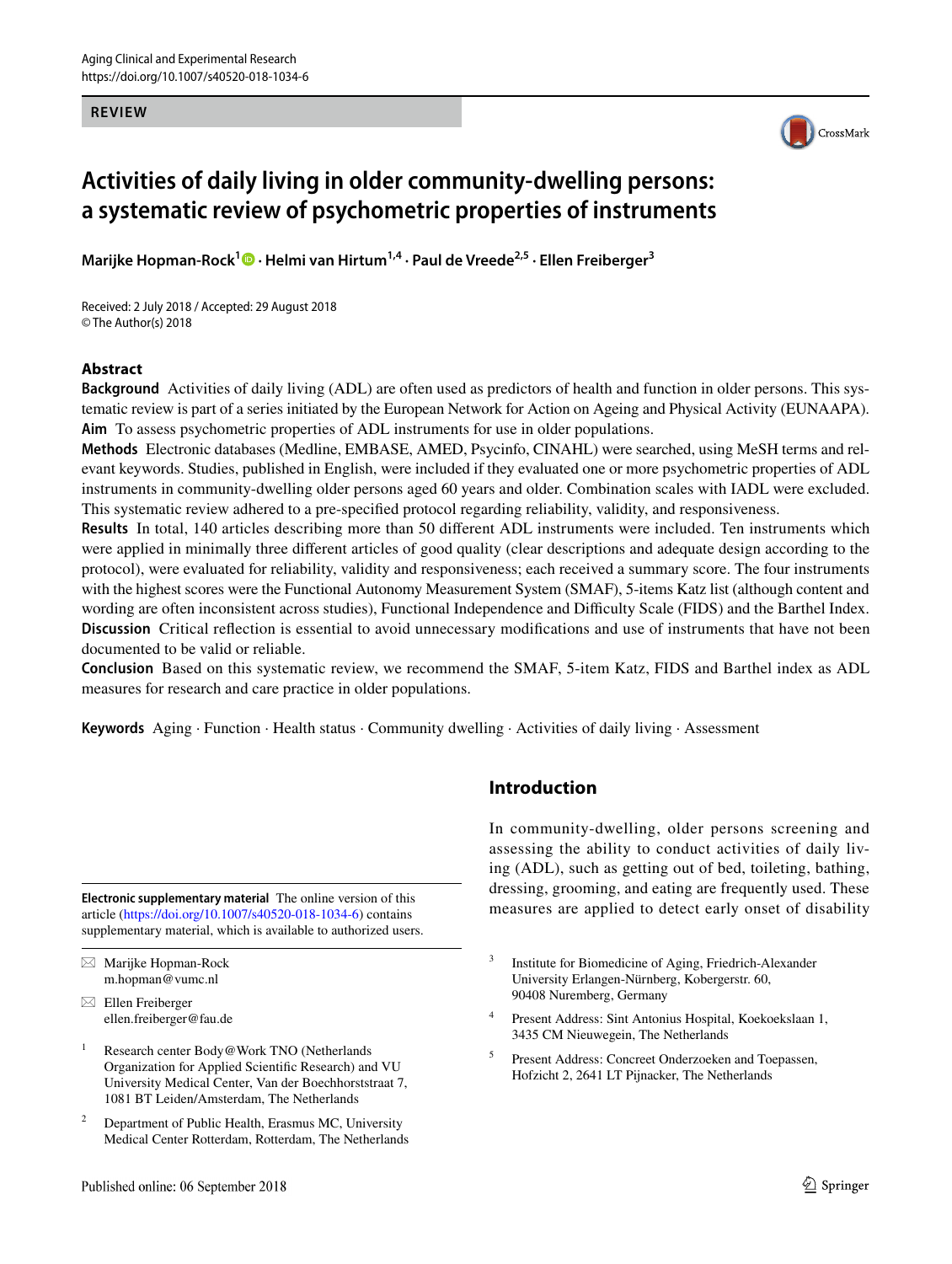and are key factors for care management [[1](#page-8-0)] (note: key references are cited in text, see Appendix 1 for additional references). In most cases, this information is obtained with questionnaires and commonly used to refer to basic or personal ADL [i.e., self-care activities (B)ADL].

Few relevant studies, particularly as it relates to psychometric properties, exist in this area. One review by Fieo et al. [\[2](#page-8-1)], evaluate studies on ADL and IADL (Instrumental Activities of Daily Living) scales employing a measurement technique (item response theory; IRT) in adults over 60 years of age. These authors identify 12 different articles describing IRT analyses on combined ADL/IADL scales. The findings suggest that some IRT modified instruments were more sensitive in detecting preclinical stages of functional decline. Because of the limited number of identified studies (the use of IRT analyses is not common), the authors did not propose best practice recommendations for the use of ADL instruments. Therefore, further evaluation of existing ADL instruments is necessary to provide recommendations for researchers and clinicians.

The oldest and well-known ADL questionnaire is the list developed by Katz [\[3\]](#page-8-2) in 1963. Since that point, several modifications have been proposed and other measurements developed and used to measure ADL and predict disability in older adults. Compared to functional performance tests (for a review see Freiberger et al. [[4](#page-8-3)]), ADL measurement, in question format only, generally has weak reliability, validity, reproducibility and sensitivity to change [[2,](#page-8-1) [5](#page-8-4)]. Further, as older community-dwelling adults are living independently, one could expect a prominent ceiling effect in these measures of basic functions. Nevertheless, a variety of such ADL instruments is used as a routine in studies in older adults. Most of them are documented and tested on validity and reliability [[2A](#page-8-5)]. However, a lot of these instruments are not specially designed for use in community-dwelling older populations, and the question remains how valid and reliable they are when used in such a context.

To our knowledge, no information on psychometric properties comparing existing questionnaires on ADL functioning in older community dwelling persons is available. Therefore, the aim of this study was to conduct a systematic review on the psychometric properties of ADL measurements that are currently used in research on older community-dwelling populations. A second aim was, to provide recommendations in practice for researchers, clinicians, and healthcare professionals. This systematic review is part of a series of reviews initiated by the European Network for Action on Ageing and Physical Activity (EUNAAPA<http://www.eunaapa.org> [[4,](#page-8-3) [6](#page-8-6)[–8\]](#page-8-7).

#### **Methods**

We adhered to a pre-specified protocol regarding search strategy and inclusion and exclusion criteria by the EUNAAPA review group based on a checklist for among others reliability, validity, and responsiveness and prespecified definitions of subtypes of validity and quality of a study (see Table [1](#page-2-0) [[9](#page-8-8)]).

### **Search strategy**

Electronic databases (Medline, EMBASE, AMED, Psychinfo, CINAHL) were searched from their inception to August 2012 and updated in November 2016. Using MeSH terms and relevant keywords, six semantic categories were entered: "ADL, Questionnaire, Age (60 years and older), Setting (community dwelling), Reproducibility, Validity". Reference lists of review articles and included papers were scanned to identify further potential studies. The search was restricted to English language and peerreviewed journal articles (see Appendix 2 for a comprehensive overview).

## **Eligibility and selection criteria**

To be included a study had to meet the following five criteria: (1) investigate at least one of the mentioned psychometric properties of an ADL instrument [reliability, validity, reproducibility and sensitivity to change]; (2) measure (B)ADL in a separate (sub)scale; (3) include a population 60 years of age or older or with a mean age above 65 years or separately reported on this age group; (4) address community-dwelling older persons, and (5) have a sample size of at least 30 participants.

Studies were excluded if they did not utilize a separate ADL scale; if the instrument used was developed for populations with specific diseases; or if the ADL scale had less than three items; or was rated inadequate for reporting reliability, validity, and/or responsiveness.

#### **Data extraction and evaluation of psychometric evidence**

Five independent reviewers performed abstract scanning, selection of full-text articles, and data extraction. Disagreements that could not be solved by discussion between two reviewers were judged by one of the other reviewers. Full-text papers were obtained if the inclusion criteria could be clearly determined from the abstract or eligibility was not sure. In the case where further information was needed authors of articles were contacted. The five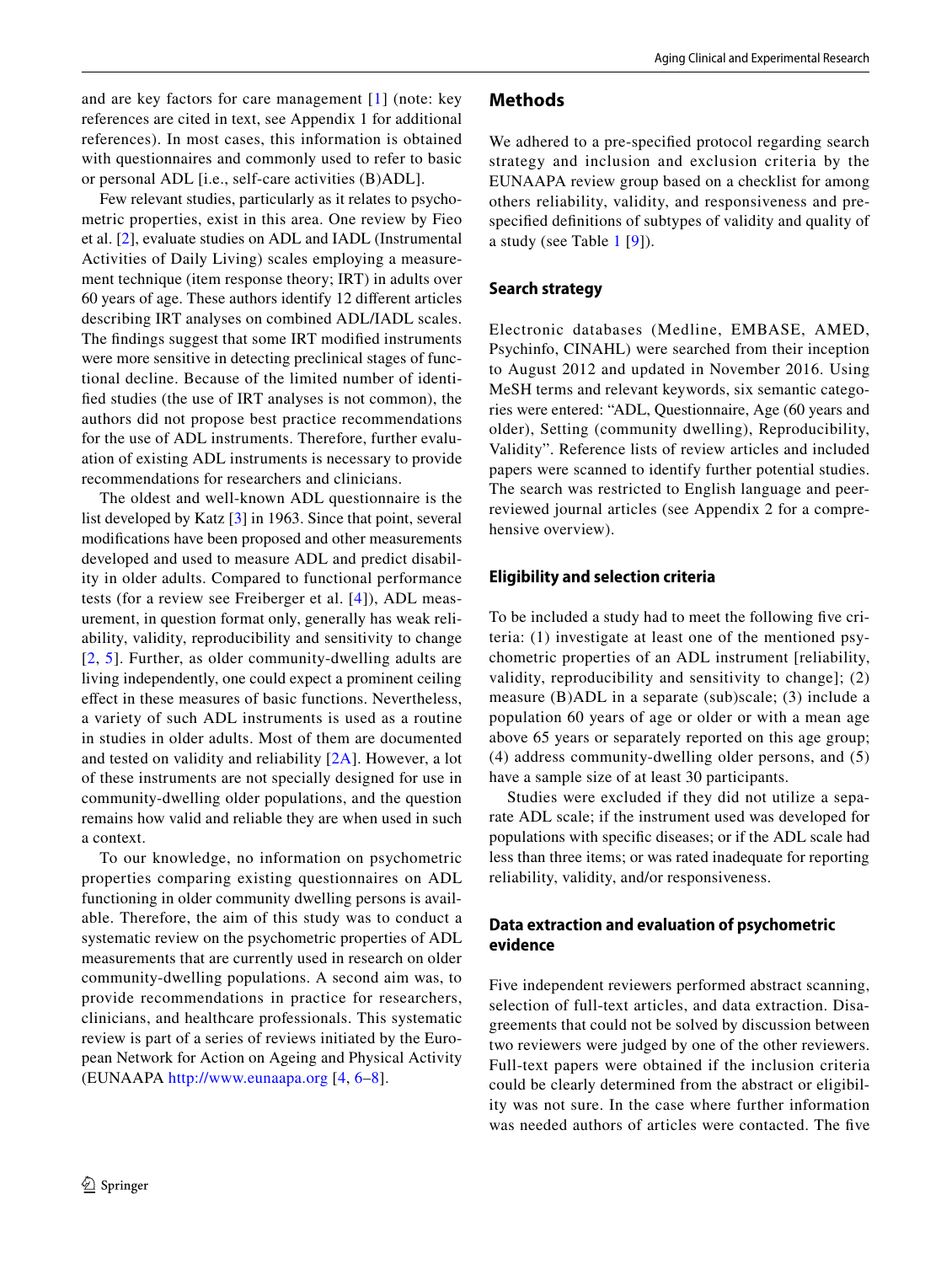|                                                                                                                                                                                                        | Table 1 Quality criteria for properties of ADL instruments (Table source: Terwee et al. [9])                                                                                                                                     |                                                                                                                                                                                                                                                                                                                                                         |
|--------------------------------------------------------------------------------------------------------------------------------------------------------------------------------------------------------|----------------------------------------------------------------------------------------------------------------------------------------------------------------------------------------------------------------------------------|---------------------------------------------------------------------------------------------------------------------------------------------------------------------------------------------------------------------------------------------------------------------------------------------------------------------------------------------------------|
| Property                                                                                                                                                                                               | Definition                                                                                                                                                                                                                       | Quality criteria <sup>a,b</sup>                                                                                                                                                                                                                                                                                                                         |
| Content validity                                                                                                                                                                                       | The extent to which the domain of interest is comprehensively sampled by<br>the items in the instruments                                                                                                                         | ?: Moderate rating<br>+: Positive rating<br>-: Poor rating                                                                                                                                                                                                                                                                                              |
| Predictive validity                                                                                                                                                                                    | difficulties in functioning or negative health outcomes over time (e.g.,<br>The extent to which the instrument had the ability to predict onset of<br>mortality)                                                                 | +: High scores with regard to methods, design and results (OR or AUC)<br>?: Doubtful design or method (e.g., small sample size)<br>-: Inappropriate methods or lack of significant results                                                                                                                                                              |
| Construct validity <sup>c</sup>                                                                                                                                                                        | between subgroups e.g., age groups, gender<br>The ability to discriminate                                                                                                                                                        | +: High scores with regard to methods, design and results (clear group defini-<br>?: Doubtful design or method (e.g., small sample size)<br>-: Inappropriate methods or lack of significant results<br>tions and significant results)                                                                                                                   |
| Concurrent validity                                                                                                                                                                                    | Established by simultaneously applying a previously validated tool or test,<br>S.<br>and comparing the result                                                                                                                    | ?: Doubtful design or method (e.g., small sample size); significant but small<br>+: Comparison to other instrument with significant results $(r > 0.80)$<br>-: Inappropriate methods or lack of significant results<br>results $r > 0.60 - 0.80$                                                                                                        |
| Reliability <sup>d</sup>                                                                                                                                                                               | sistency with stability over time (reproducibility) and the degree of which<br>An indicator of the consistency of a measurement in terms of internal con-<br>the measurement is free of measurement error (internal consistency) | -: (poor) ICC or Kappa < 0.70, despite adequate design and method<br>+: (good) Intraclass Correlation Coefficient (ICC) or Kappa>0.70<br>?: (moderate) CC $0.70 - 0.60$ or $r > 0.80$                                                                                                                                                                   |
| Responsiveness                                                                                                                                                                                         | The instrument's ability to detect important change over time in the concept<br>being measured, and may be defined as the extent to which a method<br>ly relevant change over time<br>detects minimal clinicall                  | +: A power calculation for sample size presented adequate design and suf-<br>?: Doubtful design or method (e.g., no hypotheses)<br>ficiently described                                                                                                                                                                                                  |
| Floor- and ceiling effects                                                                                                                                                                             | The number of respondents who achieved the lowest or highest possible<br>score                                                                                                                                                   | -: > 15% of the respondents achieved the highest or lowest possible scores,<br>+: <15% of the respondents achieved the highest or lowest possible scores<br>despite adequate design and methods<br>?: Doubtful design or method                                                                                                                         |
|                                                                                                                                                                                                        | Overall quality of individual study The degree to which one can assign qualitative meaning to quantitative<br>scores                                                                                                             | +: Clear description of study population, adequate description of instrument,<br>?: Doubtful description of either study population, or instrument but with<br>-: Poor description of study population, OR instrument and no reference<br>adequate design for evaluating psychometric properties<br>reference given or method<br>given, and poor method |
| <sup>b</sup> Doubtful design or method = lacking of a clear description of<br>$a + P$ ositive rating; $- =$ poor rating; $? =$ moderate rating<br>cal weakness in the design or execution of the study | AUC area under the curve; ICC intraclass correlation coefficient; OR odds ratio                                                                                                                                                  | the design or methods of the study, sample size smaller than 30 subjects (e.g., subgroup analysis), or any important methodologi-                                                                                                                                                                                                                       |

<span id="page-2-0"></span>cConvergent and discriminant validity are usually both considered subcategories or subtypes of construct validity

We added Cronbach's alpha as a measure of internal consistency: 0.00 to 0.69 = poor; 0.70 to 0.79 = fair ; 0.80 to 0.89 = good ; 0.90 to 0.99 = excellent/strong

Convergent and discriminant validity are usually both considered subcategories or subtypes of construct validity<br><sup>4</sup>We added Cronbach's alpha as a measure of internal consistency: 0.00 to 0.69 = poor; 0.70 to 0.79 = fair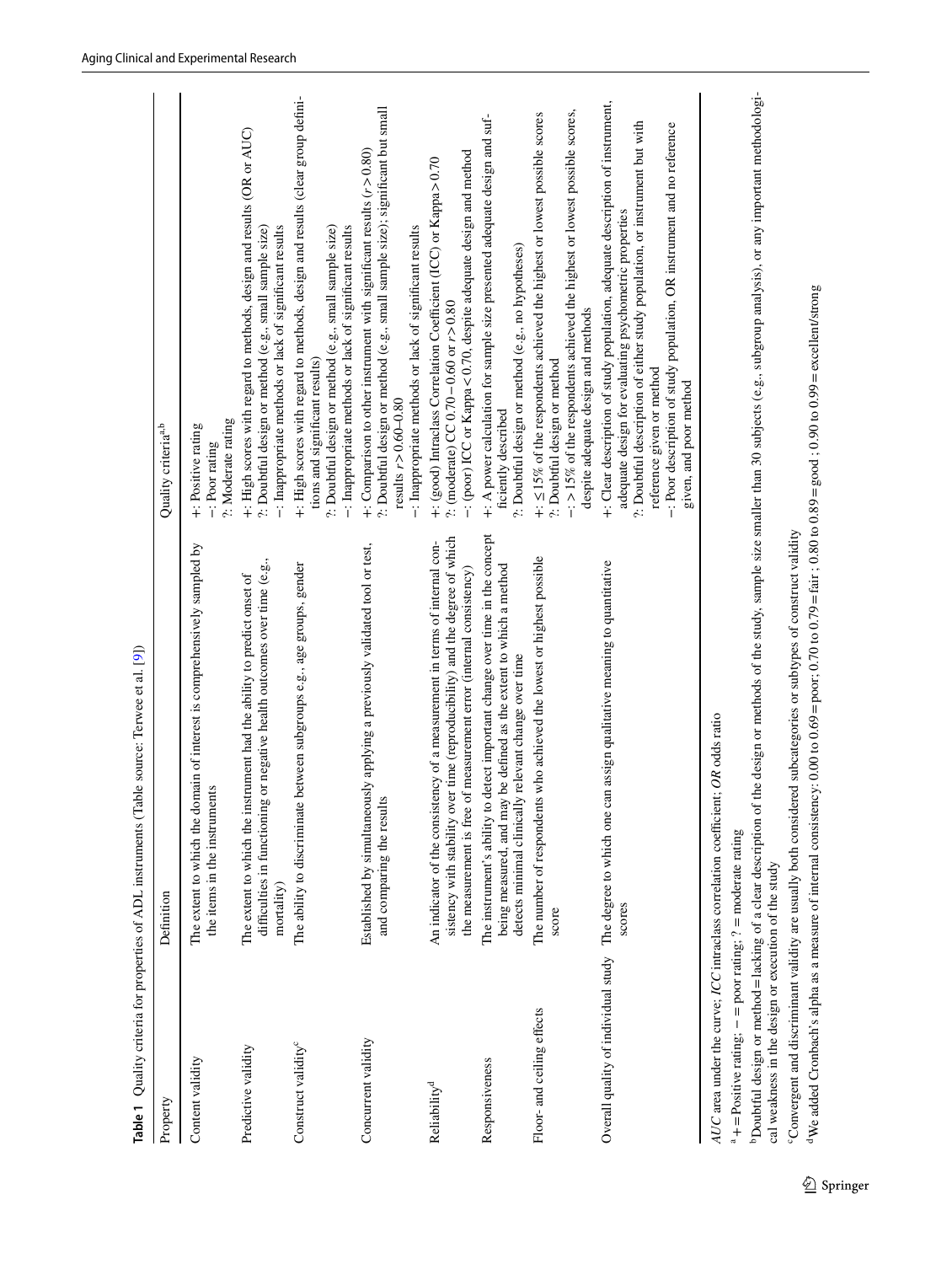independent reviewers read the full text articles and rated them as eligible or not.

The overall quality of eligible studies was based on three domains (study population, adequate description of instrument, adequate design for evaluating psychometric property); [\[9\]](#page-8-8) and rated as good (+), poor (−), or moderate (?) (Table [1\)](#page-2-0). Thus, a clear description of the study sample, the measurement and design for evaluating psychometric properties was required to receive a positive rating  $(+)$ . If the authors failed providing a clear description on one domain, it was rated moderate (?) and when it failed on two or more domains it was rated poor (−). It should be understood that a good quality article contained information about psychometric properties that were in the next stage graded as positive, moderate or negative (for instance the reliability or validity was well described but was not good enough).

To evaluate the strength of evidence for the psychometric properties of instruments, the domains 'Quality', and 'Quantity' were used. Quality of the evidence could be positive or negative for individual studies and was rated by the reviewers according to the checklist as presented in Table [1](#page-2-0) [[9,](#page-8-8) [10](#page-8-9)]. The Quantity was defined as the number of studies. Based on all quality ratings of the description of psychometric properties by the reviewers, the eligible articles were given an overall rating  $(+, ++, \text{ or } -)$  by the first author (average ratings of the reviewers). Instruments with minimally three positively rated articles were included for further evaluation. This was an ad hoc criterion see Appendix 3. Articles were listed by first author, abstract number and year of publication. More recent articles (updated) display the name of the first author followed by the year of the online publication.

Finally, the evaluation of the psychometric properties found in quality articles were summarized in Table [2.](#page-3-0) Further discussions of the top-rated instruments are described later in the text.

Studies including ADL instruments report predictive, discriminant, construct and concurrent validity (see Table [1](#page-2-0)). Therefore, the current review will examine these four types of validity and reliability and responsiveness (including ceiling effects).

#### **Results**

The literature search identified  $6070$  abstracts  $(5440 + 630)$  in the update 2016). After screening the abstracts (abstract lists with full references available on request), 1139 full papers (including 65 articles in the update) were identified and 1078 articles obtained and further screened for inclusion or exclusion (Dropbox was used as a filesharing database). The flow of the selection process can be viewed in Fig. [1](#page-4-0).

In total, 140 (including 14 articles in the update) articles describing 51 different ADL instruments and modified versions were included and overall quality further evaluated (see Excel worksheet object in Appendix 3). In the data extraction process, 54 studies investigating 34 different instruments were excluded, due to poor overall quality of the article (see Appendix 3). 86 articles remained, describing 36 different instruments. Instruments with three

| Instrument (described in Refs.)                                                    | Ordered by number of posi-<br>tively rated (quality) articles<br>$N = 56$ | Reliability             |                | Validity Responsiveness |
|------------------------------------------------------------------------------------|---------------------------------------------------------------------------|-------------------------|----------------|-------------------------|
| Katz 6 items [11-17,18,19-20]                                                      | 10                                                                        | $+?$                    |                | ?                       |
| <b>OARS</b> (Older Americans Resources and Services) ADL<br>scale [21-22,23,24-27] |                                                                           |                         |                |                         |
| Barthel Index <sup>a</sup> [28-34]                                                 |                                                                           | $+?$                    |                | $++$                    |
| Katz 7 items [35–41]                                                               |                                                                           | $\pm$                   |                | $+?$                    |
| Katz 5 items [42–46,47,48]                                                         |                                                                           | $\pm$                   | $\overline{+}$ | $+?$                    |
| SMAF <sup>b</sup> functional autonomy measurement system [49–54]                   | 6                                                                         | $^+$                    | $^+$           | $++$                    |
| Katz unspecified [55–57]                                                           |                                                                           | $^{+}$                  |                |                         |
| NHIS ADL <sup>c</sup> National health Interview Survey [58–59, 60]                 | 3                                                                         | $+?$                    | $\, +$         |                         |
| FIM (functional independence measure) [61–63] FIM phone                            | 2                                                                         | $+$ (Motor component) ? |                | $^+$                    |
| FIM observation                                                                    |                                                                           | $^+$                    |                |                         |
| FIDS (Functional Independence and Difficulty Scale)<br>$[64 - 66]$                 | ∍                                                                         | $\pm$                   | $+?$           | $^{+}$                  |

<span id="page-3-0"></span>**Table 2** Summary of reviewed outcome measure's properties (scores summarized by first author, best instrument outcomes reported in text)

+ = positive rating; ? = moderate rating or do not know ; − = poor rating

a Barthel Index Phone version failed to measure reliable in moderate and severe disabled patients

b SMAF clinical version is the most valid

<sup>c</sup>Qualitative study (Jobe et al. [\[60\]](#page-8-10)) revealed problems with interpreting the questions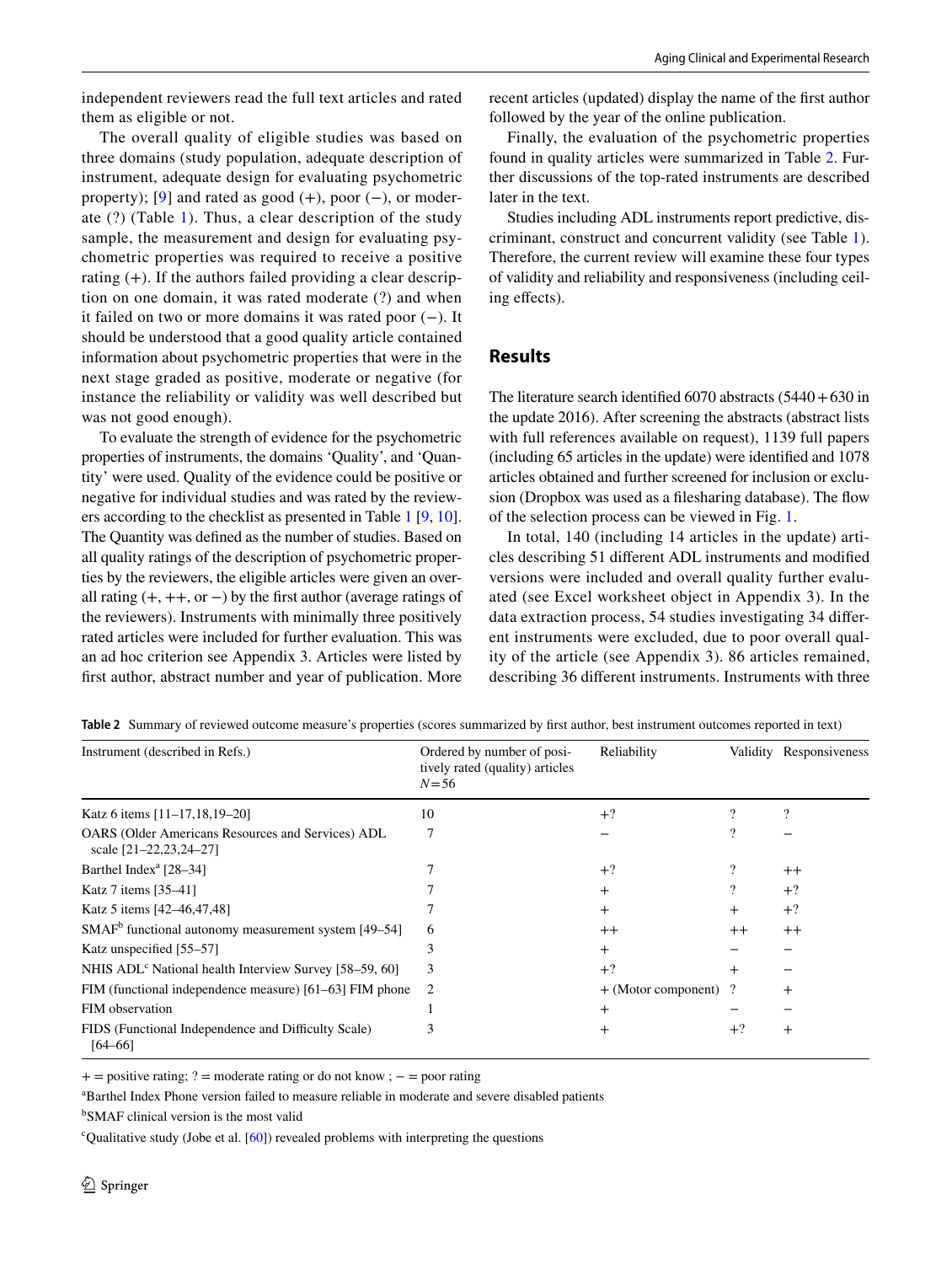

<span id="page-4-0"></span>**Fig. 1** Flow chart of the selection process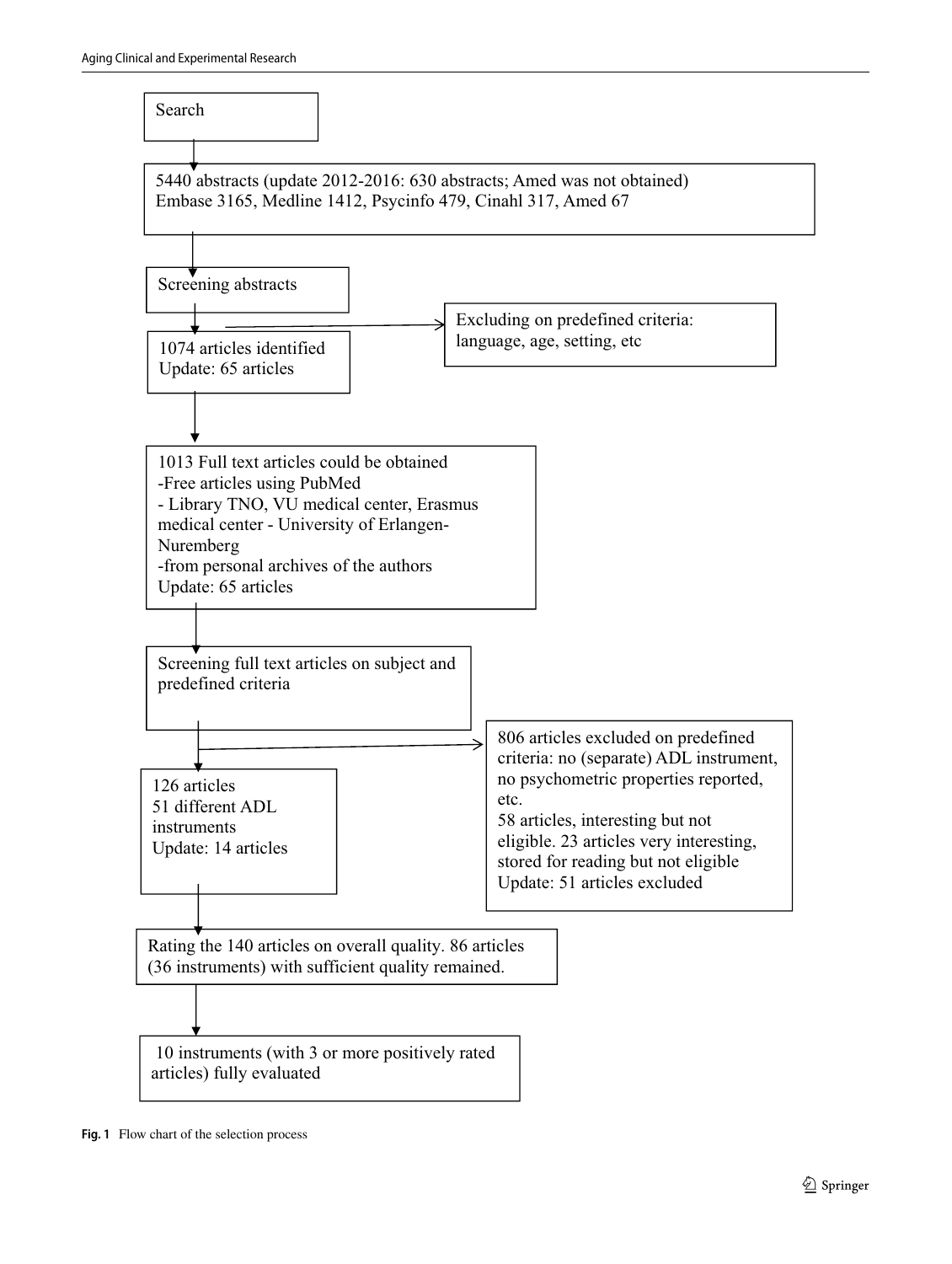or more positively rated articles from this list [see Appendix (*N* = 56) [11–17, [18](#page-8-11), 19–22, [23,](#page-8-12) 24–46, [47,](#page-8-13) 48–59, [60,](#page-8-10) 61–66]] were included for further evaluation (see Table [2\)](#page-3-0). The results for reliability, validity, and responsiveness including ceiling effects were summarized and reported in Table [2](#page-3-0) (sorted by number of positively rated articles on the ADL instrument). Two articles explicitly included ceiling effects. The data from La Plante [\[47\]](#page-8-13), for two items (eating and bathing) reveal a 97% independence for eating (age  $65-74$ ) and  $66\%$  for bathing (age  $85+$ ). This data suggests that eating is not a good robust indicator of independence due to ceiling effects, whereas bathing is a much more sensitive indicator of independence. Saito [65] reported minimal ceiling effects in the FIDS compared to the Barthel.

Four instruments with a minimum rating of three times a 'plus' in Table [2](#page-3-0) are described hereunder.

The SMAF (Functional Autonomy Measurement System) was the only instrument with very good ratings in all three domains (validity, reliability and responsiveness). The SMAF is a 29-item scale based on the World Health Organization classification of disabilities. It measures functional ability in five areas: activities of daily living (ADL) (7 items: eating, washing, dressing, grooming, urinary continence, fecal continence and using the bathroom), mobility (6 items), communication (3 items), mental functions (5 items), and instrumental activities of daily living (IADL) (8 items). Each item is scored on a 4-point scale from 0 (independent) to 3 (dependent) for a maximum score of 87. For every item that has a rating of 1 or higher (i.e., not independent), the human resources (help or supervision) required to support the level of disability in this specific area and the stability of these resources were evaluated. The SMAF must be administered by a trained health professional (time approximately 40 min in total), who scores the individual after obtaining the information by questioning the subject and proxies or by observing [[67](#page-8-14)]. A test–retest analysis of the ADL scale in the clinical version revealed a Cohen's Kappa of 0.74, inter-rater reliability Cohen's kappa of 0.81 and ICC of 0.96 (CI 0.92–0.97) [56]. Inter-rater reliability in another study showed 72.7% agreement (weighted κ 0.66) and test–retest 76% agreement, with weighted kappa 0.81. Discriminant validity was also measured as the correlation with nursing time for care and was 0.88 [52, 55, 57]. Differences between care client groups were significant  $(p < 0.01)$ revealing a good construct validity and responsiveness [53]. The results for the ADL scale in the telephone survey questionnaire were not as good revealing an ICC of 0.73 (CI 0.48–0.84) [51] Hebert and colleagues warn that "a survey method (note: they used a telephone survey) is not valid for generating accurate estimates of disabilities to plan services or determine budget requirements for responding to the needs of a population".

The 5 item Katz list has reasonably good reliability, validity and responsiveness on average as reported in seven articles. However, the content of the five items could differ; two articles reported using "grooming" instead of "transferring". Also, the wording for inventory items were not consistent. For example, we found eating to be described by both eating and feeding and toileting to be described as toileting or using the toilet. The inconsistent terminology also occurred for the Katz 6 and 7 item versions and the unspecified version of the Katz. Besides the items, also the wording of answer categories could be different (or was not mentioned). Kosloski et al. [48] reported a test–retest coefficient of  $0.82$  ( $p < 0.05$ ) showing a reasonable reliability. Covinsky et al. [42] found that "the number of ADL reported 2 weeks before hospital admission was significantly associated with mortality 1 year later". This data also supports a reasonable predictive validity. LaPlante [\[47](#page-8-13)] reported "Importantly, the ADL items are increasingly Guttman scalable with age, with  $CS = 0.77$  $(CS = 0.64$  excluding extreme values) at ages 18–34 years rising to  $CS = 0.93$  (CS = 0.82 excluding extremes) at ages 85 years and older, approaching near-perfect Guttman scalability." (*CS*coefficient of scalability). We interpreted this as good construct validity. Responsiveness of the Katz 5 item ADL list was questionable except in groups with visual and cognitive impairment [46].

A few recent articles concerned the development of the Functional Independence and Difficulty Scale (FIDS), a Japanese ADL instrument with 14 items [64–66]. This scale was validated in a Japanese population and showed good reliability (Cronbach's  $\alpha$  = 0.92; Spearman's correlation with 6 items Katz list 0.81; test–retest correlation>0.90; correlation with Barthel Index in healthy older adults 0.30 and frail older adults 0.80). The FIDS is not as sensitive to ceiling effects compared to the Barthel Index in healthy and in frail older people [65].

The Barthel Index consists of ten items and is predominantly used with patient populations and infrequently used for community-dwelling people. The wording of the items in the Barthel Index differed between articles (for example "Eating" or "Feeding"; "Walking" or "Mobility"). In addition, the range of the scoring was different (for example 0–100 or 0–20). Korner-Bitensky et al. [28] reported similarities in the face-to-face version and phone version>90% (ICC 0.89). However, the phone version was unreliable in moderate and severe disabled patients. Thygese et al. [29] reported a Cronbach's *α* of 0.82 showing a good reliability of the Barthel Index. Both Setiati et al. [30] and Wong et al. [31] reported good responsiveness of the Barthel Index. Unfortunately, validity was not sufficiently investigated, and therefore, could not be rated.

The remaining instruments listed in Table [2](#page-3-0) (Katz 6 items, Katz 7 items, OARS, Katz unspecified, NHIS ADL and FIM phone and observation version) have less than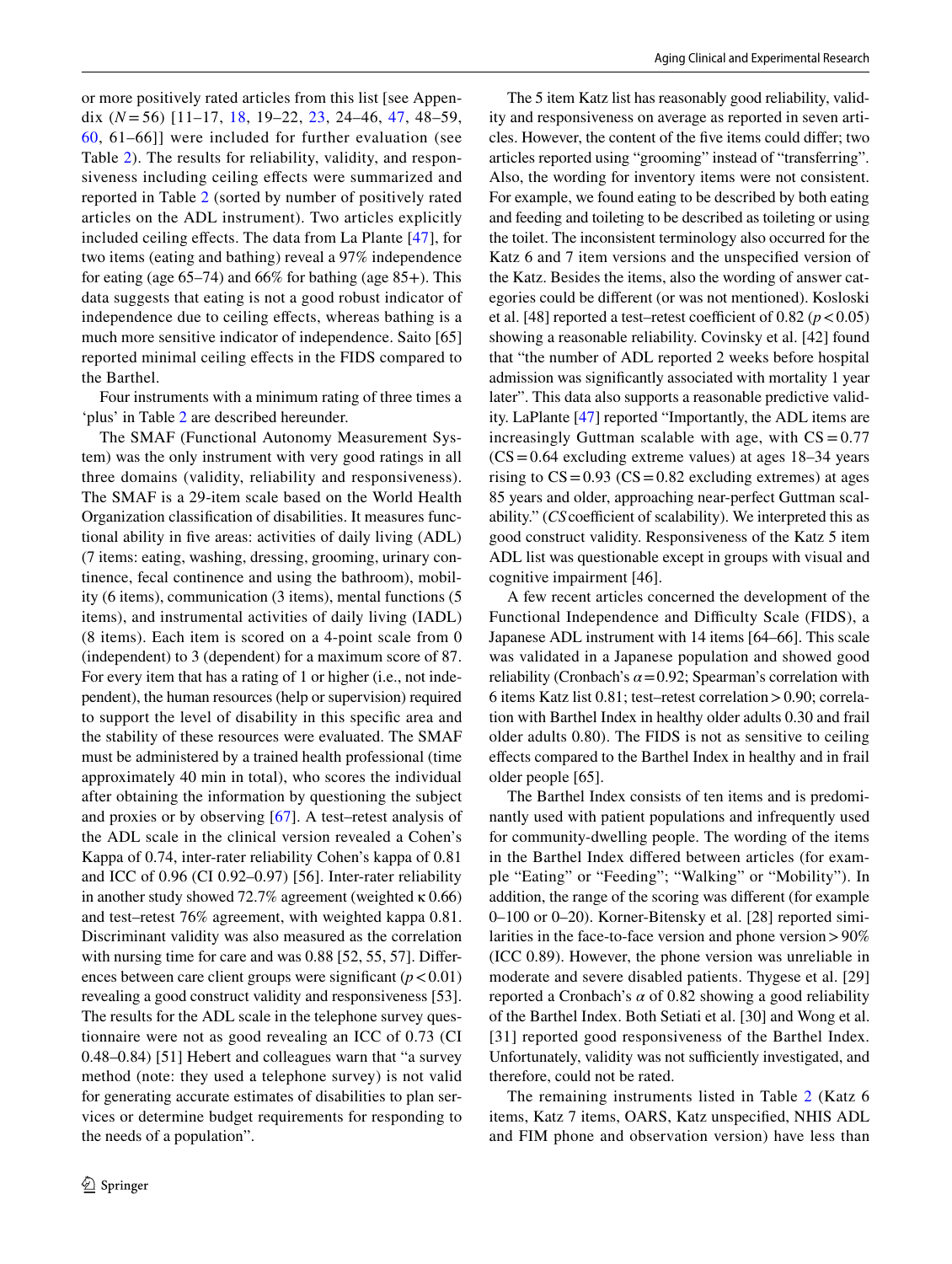three summarized+scores in total, and therefore, were not included here.

#### **Discussion**

Our aim was to assess ADL instruments for use in older community-dwelling populations on psychometric properties. We identified the SMAF, 5-item Katz, FIDS and Barthel index as the four most valid and reliable ADL instruments in this field. To our knowledge, this is the first systematic review of ADL instruments utilized in community-dwelling older persons, and we regard this as a strength. After evaluating more than 6000 abstracts, and, more than a 1000 full text articles, we conclude that psychometric information is mostly not sufficiently included. Reporting of the psychometric information spanned from no information at all to very specific information, which made the evaluation a very hard effort. Additionally, different terms were used in the articles (such as convergent validity, discriminant validity, discriminative validity, etc.) and the operational definition of these terms did sometimes not match the definitions provided in Table [1](#page-2-0). For instance, construct validity could have a broader definition as the overarching type subsuming all other types (see [https://en.wikipedia.org/wiki/Const](https://en.wikipedia.org/wiki/Construct_validity) ruct validity). The field of psychometric research needs more consensus about the use of these terms.

Only around 10% of the articles reported on the used ADL instrument appropriately and provided some valuable data about their reliability and validity in an older population. In total, we found 51 different ADL instruments, sometimes as remarkable as the Prayer ADL list [\[68](#page-8-15)]. Unexpectedly for the authors, almost no ceiling effects have been reported in the reviewed articles. It seems that this is a blind spot in research using ADL instruments in older populations. Strange, because ceiling effects lower the value of the instruments used as explained in the "[Introduction](#page-0-0)" section.

It took us several years to evaluate all full text articles that we found, but it is still possible that more information about available instruments could be found in other articles or publications (see for instance our footnote on the NHIS ADL in Appendix 3). It is possible that other research was not found given the specific inclusion and exclusion criteria. Therefore, we regard this systematic review as a not allinclusive overview of the field.

Additionally, because 60 years was set as a minimum, we excluded some interesting articles such as that of Reijneveld et al. [[69](#page-8-16)]. This study among older ethnic groups in The Netherlands included a good description of the used (modified) Katz ADL items and adequate reporting on reliability and validity.

LaPlante [[47](#page-8-13)] describes the developmental hierarchical model behind the Katz instruments with a reverse development in older age. Lazaridis et al. [[18\]](#page-8-11) checked this model in a very interesting study and found that Transfer (9.9% disability) and Incontinence (12.3% disability) have a far higher prevalence in an older population when compared to other disabilities than expected by the theory of Katz. This makes the theoretical basis for using the Katz inventory in an older population questionable.

As we chose to evaluate ADL (sub)scales and to omit combined ADL/IADL scales, we could not make any conclusions on combined lists. Perhaps this was not an optimal choice as La Plante [\[47](#page-8-13)] concludes that "the advantages of the IADL/ADL measure include its unbiasedness by age, greater content validity, and greater sensitivity than the ADL measure". A combined ADL/IADL list that we encountered in our search was for instance the GARS [[70](#page-8-17)]. This scale has been developed using a Mokken scale, and has good reliability and validity in an older population.

The widely used OECD disability indicator [\[2A\]](#page-8-5) contains besides some ADL items also items on hearing, seeing and mobility. However, the textbook by McDowell summarizing properties of health measures  $[2A]$  $[2A]$ , reports this scale as with poor validity and reliability.

The Barthel Index is a well-known instrument for measuring ADL in patient populations. We found that it could also be used in older population with reasonable reliability and good responsiveness. Unfortunately, validity issues were not mentioned in the articles that we read while a review (not included in our search) by Sainsbury et al. [[71\]](#page-8-18) revealed problems with the reliability in people with cognitive impairments.

The six included articles on the SMAF were written by only two first authors (respectively Hebert and Desrosiers) between 1988 and 2012. As Hebert was the developer of this list, this may have been led to a bias in our review process, because some articles contained the same information. However, as all these articles were of good quality we think that we can safely recommend this instrument. Hebert [53] reveals also that the SMAF ADL could explain 57% of the variance in healthcare costs in community-dwelling older people, showing its usefulness in screening.

Frequently, we found articles concerning the OARS scale (see Table [2\)](#page-3-0). Although the articles were evaluated as good quality, the findings revealed that reliability of the OARS was not very good, and validity was moderate. Doble and Fisher [\[23](#page-8-12)] mentioned the scale items were poorly targeted to an older population since almost half of their sample received maximal scores revealing rather low responsiveness and high-ceiling effects. They also found that continence and bathing have no good fit in their models and they have a plea for a combined measurement of ADL and IADL instead of a single ADL scale.

One of the articles concerning the NHIS ADL scale (see Table [2](#page-3-0)) was written by Jobe and Mingay [[60](#page-8-10)]. They report a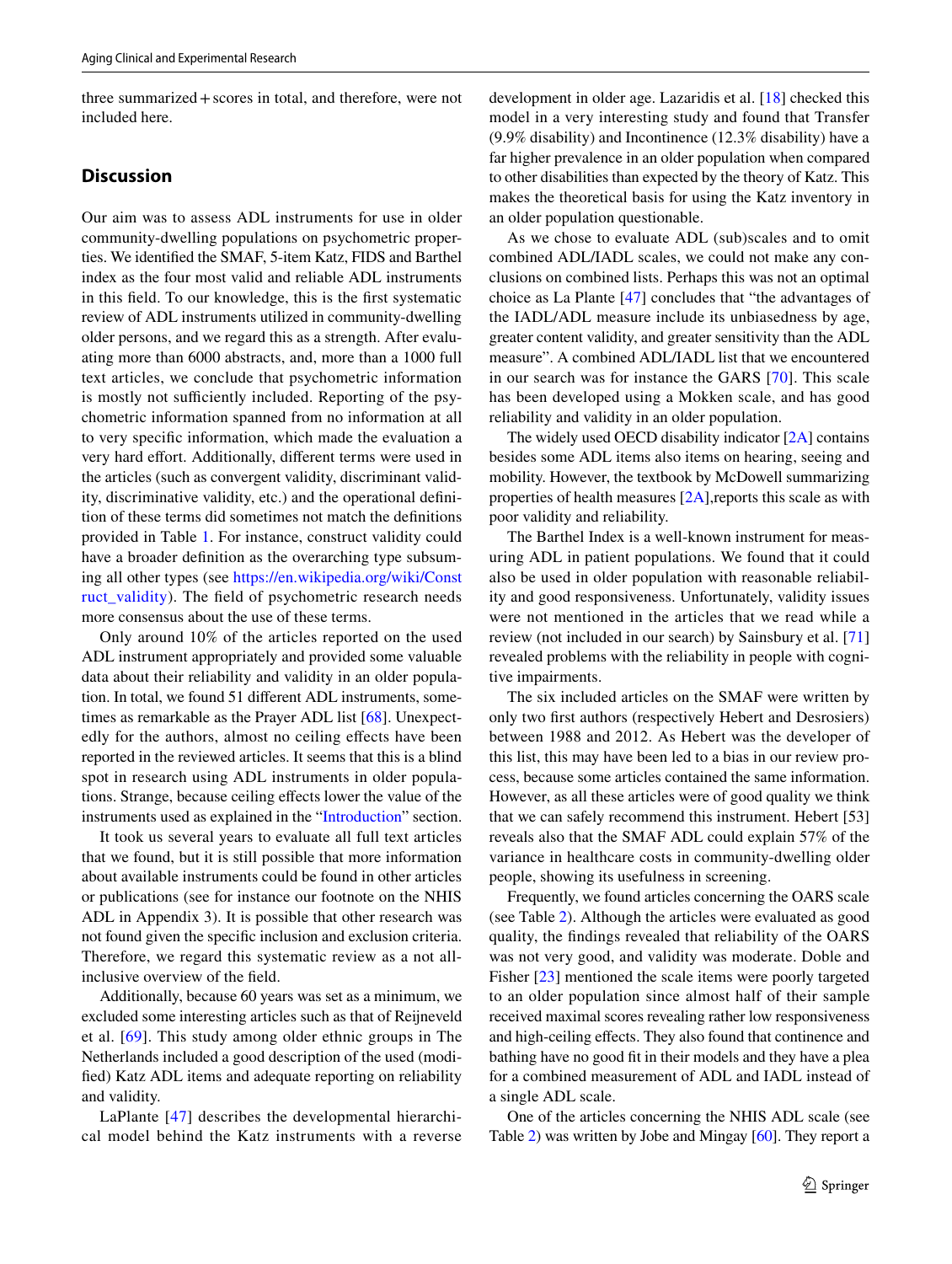very interesting qualitative study revealing that respondents have a lot of problems with interpreting the questions on ADL: for example, denying problems in dressing by adjusting the clothes to be able to cope with tendonitis. Therefore, respondents clearly tend to underreport physical difficulties thereby compromising the validity of the questions (it did not measure what it was supposed to measure).

In general, as most ADL instruments use the same kind of questions with the same kind of answer categories we think that this problem not only accounts for the NHIS ADL but also for other (ADL) scales (for a good overview see Choi and Pak [[72](#page-8-19)]). The problem with wording was also addressed by Rodgers and Miller [\[73\]](#page-8-20) concerning a comparative analysis of ADL questions in surveys of older people: "… it is apparent that seemingly minor differences in the wording of questions can have large effects on the proportion of elderly respondents who report difficulty or the receipt of help with specific ADLs, the proportion who report any ADL limitation, and the average number of ADL limitations". Together, with the earlier described problem that instruments could differ in the choice of the items used, this poses a barrier for implementation of ADL lists. This was also noticed and mentioned already in 1980 by Dunt et al. [\[74](#page-8-21)] who pointed to the importance of including the use of aids and assistance in the answer categories of ADL lists. Unfortunately, few instruments reviewed followed that advice (as far as we could see, the SMAF, FIDS and Katz instruments do not include the use of aids in the answer categories; the Barthel mentions the use of aids while walking and climbing stairs; the NHIS ADL questions asks if and which aids are to be used). Given the number, older people that use walkers and wheeling chairs, it is an important point that should be addressed in the future.

Instruments developed for patient populations were excluded. We encountered a review concerning ADL lists for dementia patients by Sikkes [\[75](#page-8-22)] that concludes "The findings indicate that improvements in and more data on psychometric properties of (I)ADL questionnaires for dementia patients are necessary to justify their use". This gives the same impression as our own review, namely that still lot of improvement need to be made.

An older review by Law and Letts [[76\]](#page-8-23) in the occupational therapy area suggests the use of home-made ADL checklists should be discontinued. The FIDS [64] is a recent home-made ADL checklist, however, it was developed in a thorough manner with enough quality for recommendation. The disadvantage is that it has only been utilized in research on Japanese populations.

#### **Conclusion**

In conclusion, only a few well-documented valid and reliable measures for ADL in populations of community-dwelling older people exist. Critical reflection in this field is necessary to avoid unnecessary modifications and the use of instruments that have not been documented to be valid and reliable. We recommend the SMAF and the FIDS in ADL screening and assessment. The Barthel Index and the 5-item list Katz inventory may be used with care concerning wording and items included.

**Acknowledgements** The collaboration for this manuscript was initiated during one of the meetings of the European Network for Action on Ageing and Physical Activity (EUNAAPA). The authors thank the European Commission, Directorate C—Public Health and Risk Assessment, for this network under the program of community action in the field of public health (2003–2008). The content of the article does not represent the opinion of the European Community, and the European Commission is not responsible for any use that might be made of the information presented in the text. We would like to thank Mrs. Eva van Berkel and Dr. Erwin Tak for reading abstracts. We thank Dr. Daniel Schoene for reading abstracts, evaluating articles and critical reading. We thank Dr. Karen Francis for correcting the English language.

**Author contributions** MHR—analysis and interpretation of data, manuscript preparation. HvH—analysis and interpretation of data, manuscript preparation. PdeV—review concept and design, analysis and interpretation of data, manuscript preparation. EF—review concept and design, analysis and interpretation of data, manuscript preparation.

**Funding** This work was supported by TNO and the Institute for Biomedicine of Aging. Funding sources had no role in the study design, methods, data analysis, data interpretation, and manuscript preparation.

#### **Compliance with ethical standards**

**Conflict of interest** The authors declare that there is no conflict of interest regarding the publication of this paper. The authors have also no links with the recommended ADL lists.

**Human and animal rights statement** This article does not contain any studies with human participants or animals performed by any of the authors.

**Informed consent** For this type of study formal consent is not required.

**Open Access** This article is distributed under the terms of the Creative Commons Attribution 4.0 International License ([http://creativeco](http://creativecommons.org/licenses/by/4.0/) [mmons.org/licenses/by/4.0/](http://creativecommons.org/licenses/by/4.0/)), which permits unrestricted use, distribution, and reproduction in any medium, provided you give appropriate credit to the original author(s) and the source, provide a link to the Creative Commons license, and indicate if changes were made.